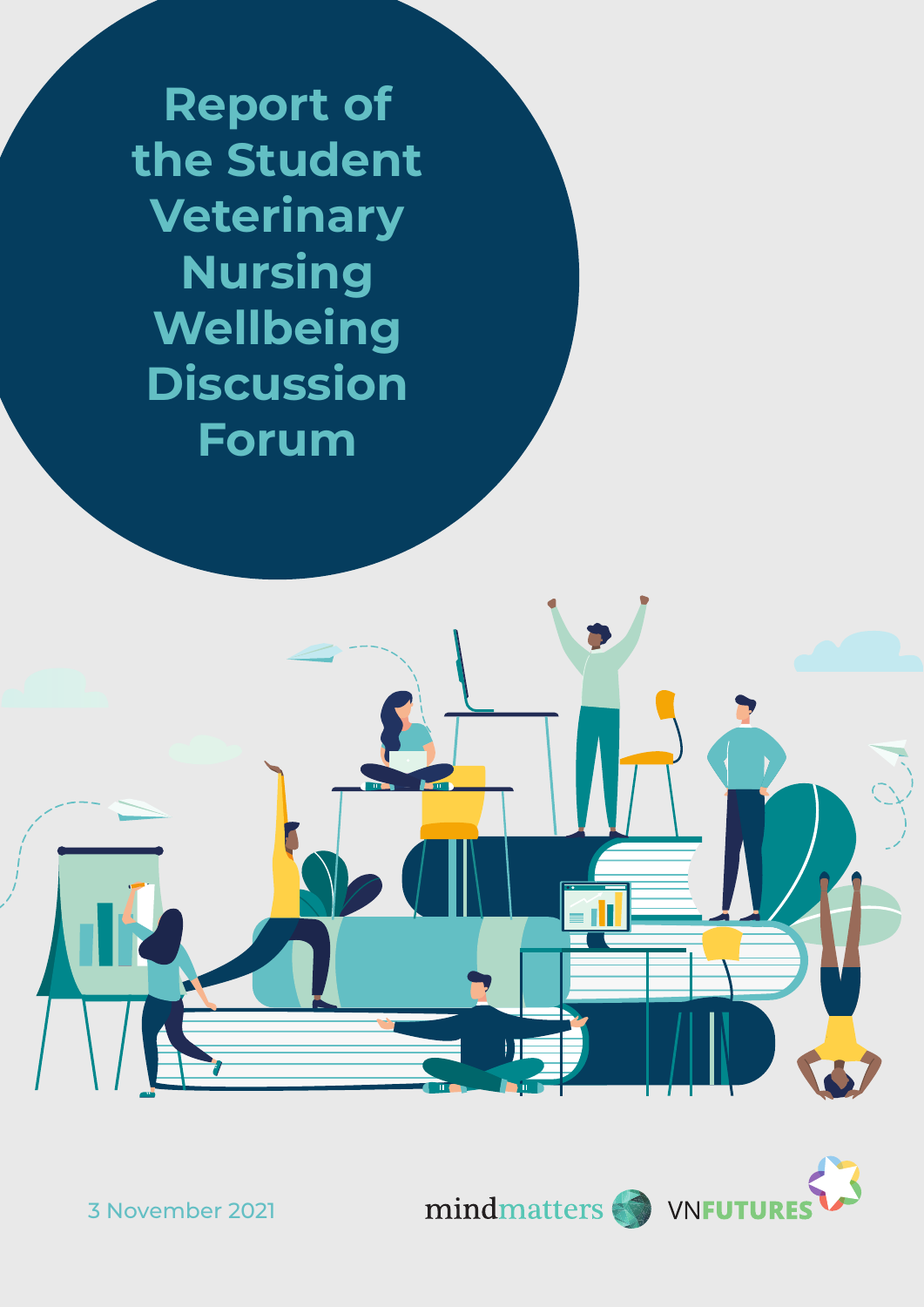### **Contents**

| <b>Introduction</b>                                                                                                         | 4               |
|-----------------------------------------------------------------------------------------------------------------------------|-----------------|
| <b>About the Mind Matters Initiative</b>                                                                                    | 5               |
| <b>About the VN Futures project</b>                                                                                         | 5               |
| <b>Presentations and talks</b>                                                                                              | 6               |
| <b>Talk 1:</b> The Mind Matters Initiative – where we've been,<br>where we're going and what it means for the VN profession | 8               |
| <b>Talk 2:</b> Disability and chronic illness – creating<br>inclusive environments                                          | 8               |
| Talk 3: Incivility and bullying - recognition and<br>becoming an ally                                                       | 10 <sup>°</sup> |
| <b>Talk 4:</b> Juggling demands – balancing study, work,<br>and personal life                                               | $\mathbb{H}$    |
| <b>Talk 5:</b> Raising awareness and encouraging pride<br>in the veterinary nursing profession                              | 12 <sub>2</sub> |
| <b>Discussions on key themes</b>                                                                                            | 13              |
| <b>The Mind Matters Initiative</b>                                                                                          | 13              |
| <b>Disability &amp; Chronic Illness</b>                                                                                     | 14              |
| <b>Bullying and incivility</b>                                                                                              | 16              |
| Juggling demands: balancing study, work and<br>personal life                                                                | 18              |
| Raising awareness and encouraging pride in                                                                                  |                 |
| the veterinary nursing profession                                                                                           | 19              |
| <b>Conclusion</b>                                                                                                           | <u>21</u>       |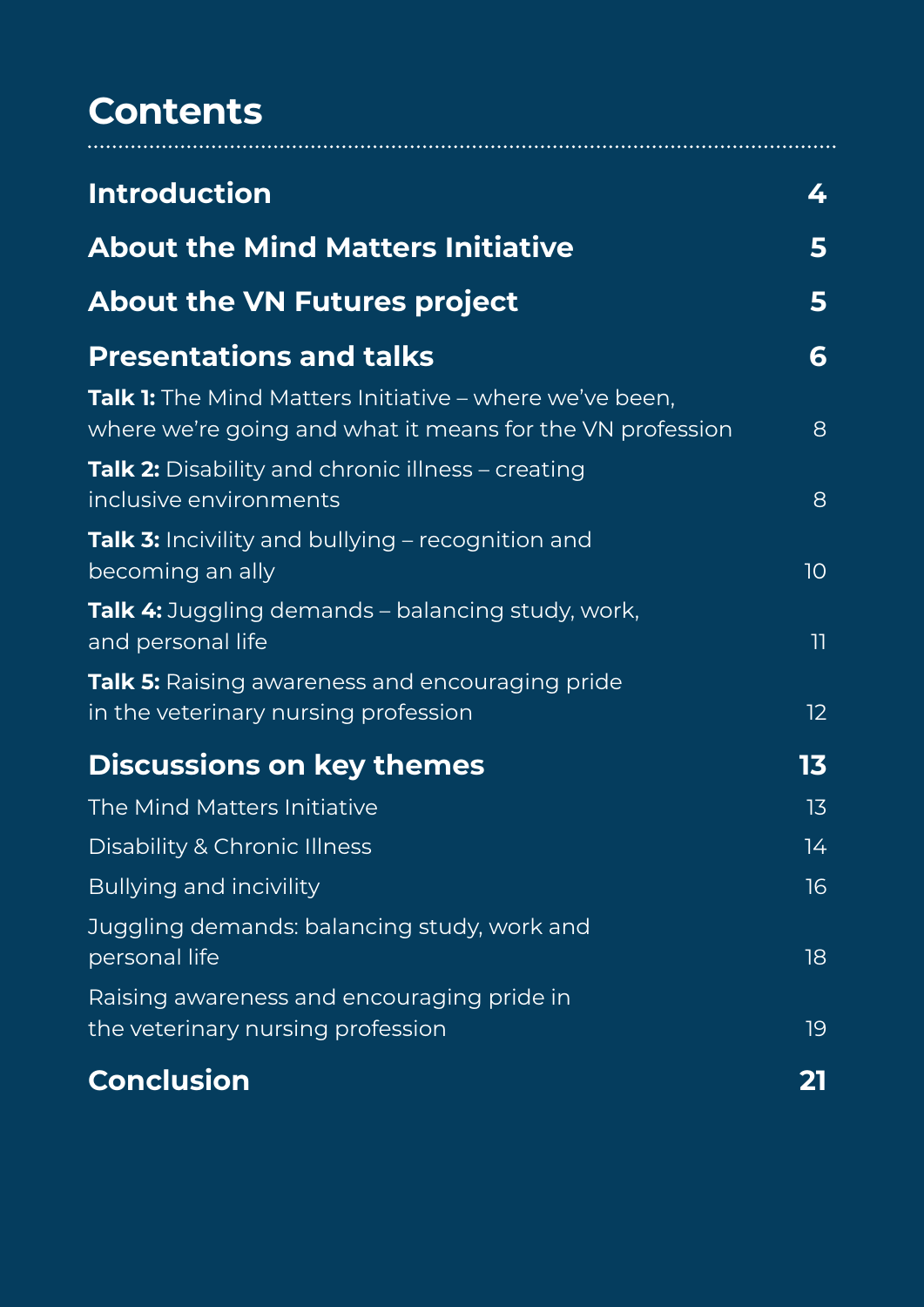

# **Report of the Student Veterinary Nursing Wellbeing Discussion Forum**

3 November 2021



Report of the Student Veterinary Nursing Wellbeing Discussion Forum **3**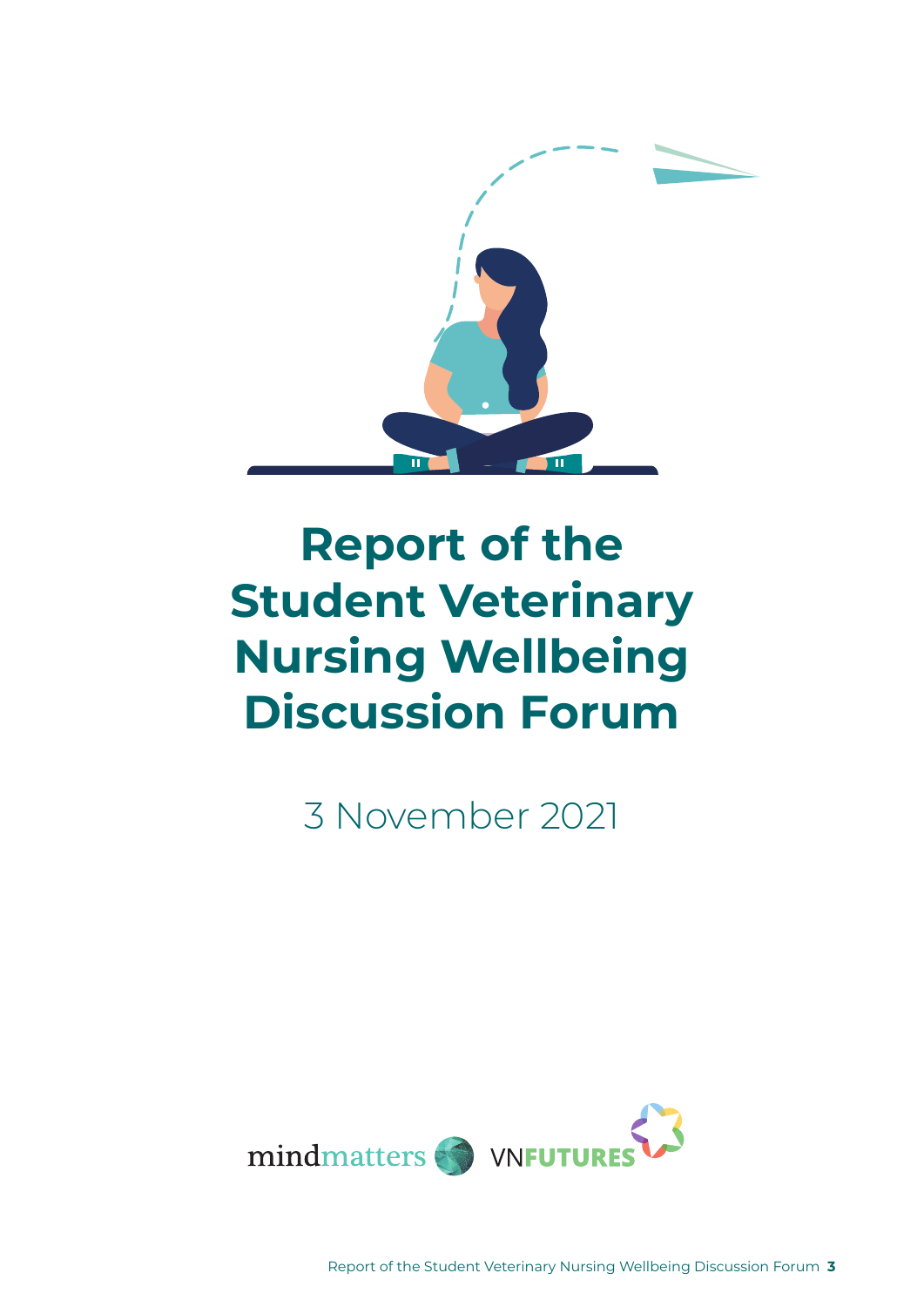### **Introduction**

On 3 November 2021, the Royal College of Veterinary Surgeons (RCVS) Mind Matters Initiative (MMI) hosted a virtual Student Veterinary Nursing Wellbeing Discussion Forum in collaboration with the VN Futures project. This follows a similar event that was held for veterinary surgeon students, academics and university support staff in September 2019.

The event was convened following the publication of the results of a wellbeing survey for student veterinary nurses (SVNs), recently qualified veterinary nurses, and clinical coaches responsible for training SVNs at RCVS-recognised Training Practices (TPs). Some 650 individuals from across these three groups responded to the survey, which asked questions about preferred sources of mental health support, levels of support available in education and work settings, levels of stress encountered, discrimination and bullying in educational and work settings, confidence, the impact of the RCVS, and coping strategies for stress and mental ill-health.

The results of the survey (which will be described in more detail on page 6 of the report) indicated that there were four key areas impacting the mental health and wellbeing of this particular group. The day consisted of five short talks covering each of these areas, as well as a general introduction to the Mind Matters Initiative, recordings of which can be accessed at www.vetmindmatters.org. Delegates were then split into breakout rooms to discuss the content of each of the talks and to explore the ways in which these issues could be addressed in the professions.

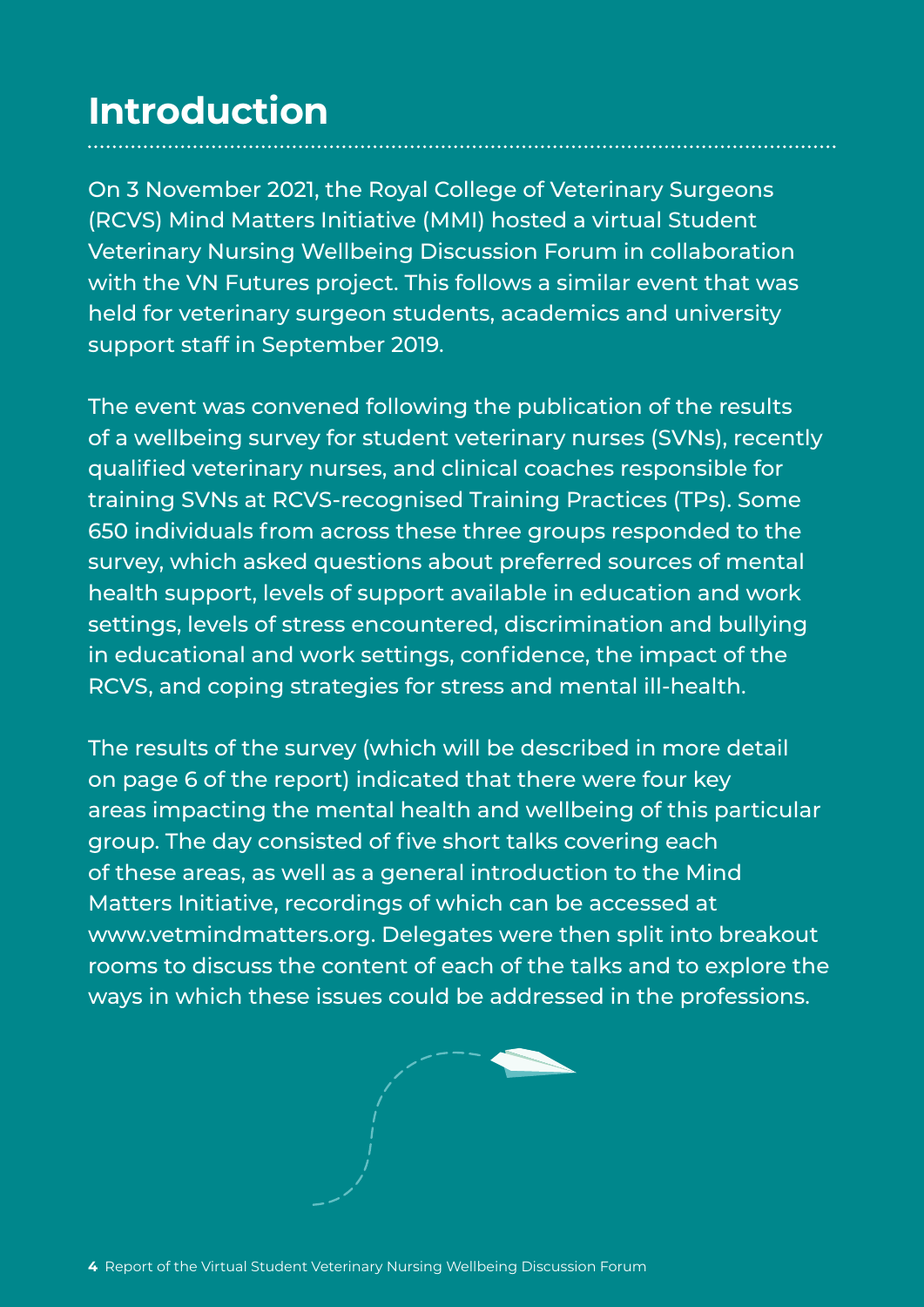## **About the Mind Matters Initiative**

The Mind Matters Initiative (MMI) aims to improve the mental health and wellbeing of those in the veterinary team, including students, veterinary nurses, veterinary surgeons and practice managers. MMI was launched in 2015 and is funded and run by the RCVS, the regulatory body for veterinary surgeons and veterinary nurses in the UK.

The RCVS takes the mental health and welfare of members of the veterinary profession seriously, and commitment to Mind Matters reflects this. Mind Matters is chaired by Susan Dawson. It is run day-to-day by its Director, Angharad Belcher, who is also RCVS Director for Advancement of the Professions, and Mind Matters Initiative Manager, Lisa Quigley.

### **About the VN Futures project**

VN Futures is an ongoing project that aims to ensure that veterinary nursing is a vibrant, rewarding and sustainable profession – both now and into the future. Driven by passionate members of the profession, the project seeks to visualise and address the challenges veterinary nursing is likely to face over the coming years – tackling how best to respond to these issues whilst looking forward to a dynamic VN profession.

The project is guided by the VN Futures Action Plan which was launched at the Vet Futures Summit in July 2016. VN Futures is a joint initiative from the RCVS and the British Veterinary Nursing Association (BVNA) and runs in parallel to the Vet Futures. VN Futures has recently published an interim report giving an overview of its work so far and looking ahead to phase two of the project. This can be found at **[www.vnfutures.org.uk](http://www.vnfutures.org.uk )**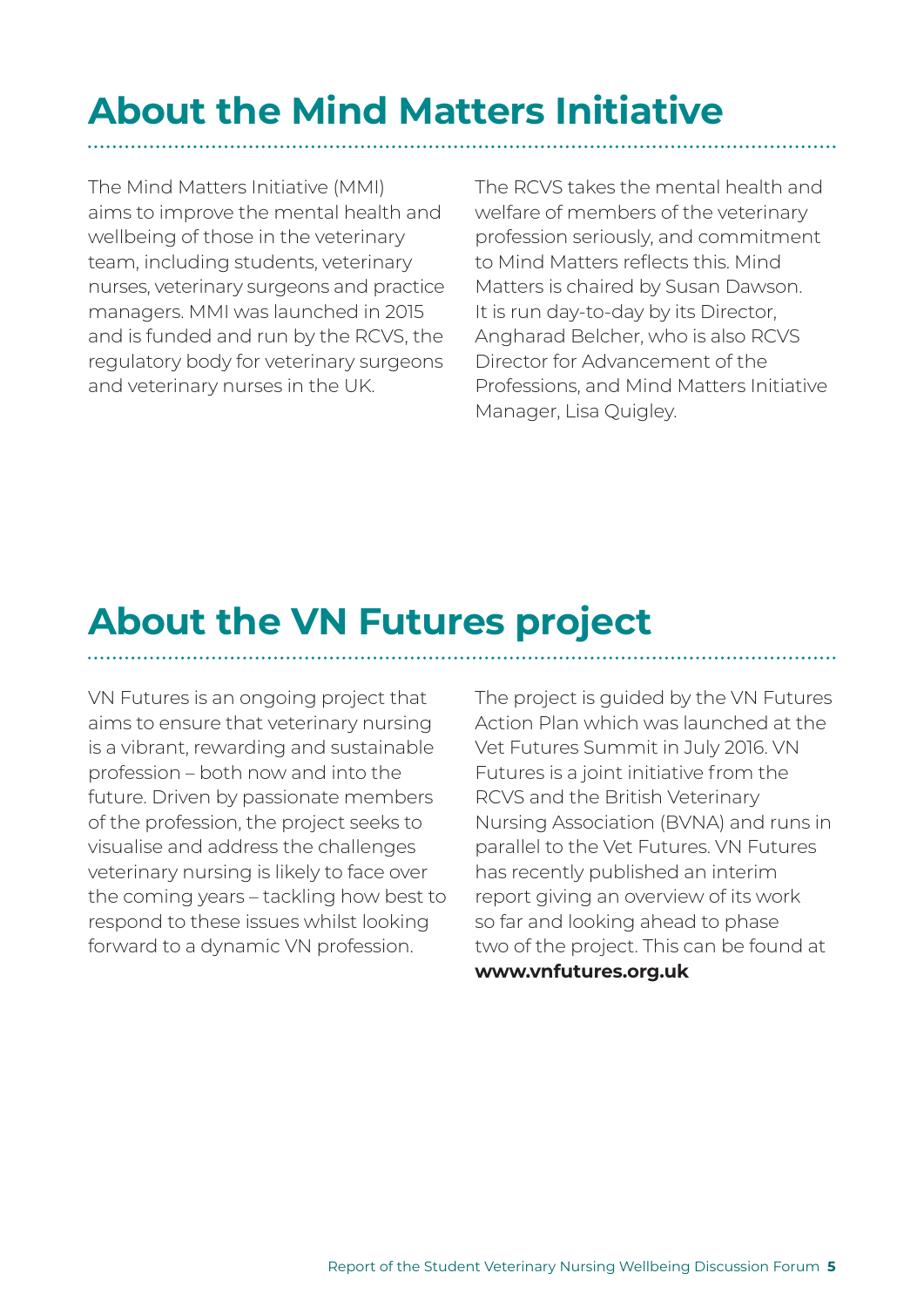### **Presentations and talks**

#### **Presentation of MMI Student Veterinary Nurse Wellbeing Survey results**

This was delivered by Mind Matters Manager Lisa Quigley who highlighted four key themes that came out of the information provided in the survey results and which formed the basis for the content and structure of the day.

These were:

**1. Incivility and bullying:** the findings in this respect were quite saddening as 96% of those surveyed strongly believed bullying and incivility was a problem in the professions – 3% were unsure and just 1% disagreed. A worrying trend in the data showed that these incidents often related to

protected characteristics such as disability, sex and pregnancy, but respondents spoke about this as being bullying rather than harassment and discrimination linked to a protected characteristic. One common feature identified in many of the stories about bullying was a power imbalance, with more senior people acting poorly towards those with lower status and less security and protection. The severity and seriousness of the poor behaviour varied from low level incivility and rudeness, all the way into behaviour that crossed the line into unlawful. As to who was exhibiting these behaviours, based on the qualitative data it seemed like it was other students, vets, nursing peers and education staff,

**96% believed bullying and incivility was a problem in the professions**

**81% found their work stressful**

**75% found the demands of work and studying were affecting their wellbeing**

**51% felt wellsupported by the profession**

**70% of newlyqualified nurses were confident they had chosen the right career**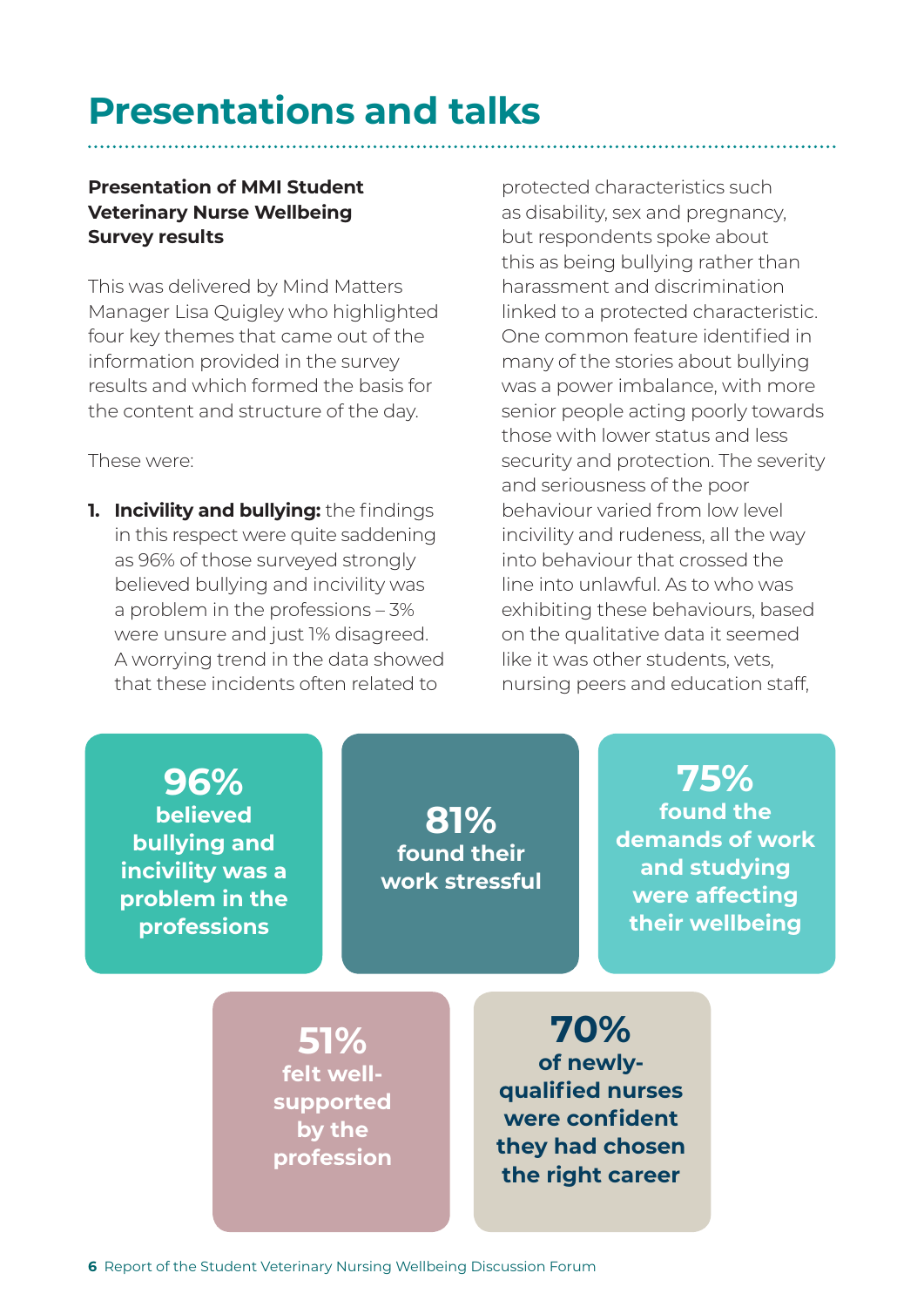but not so much clients. However, when respondents spoke about stressful situations, that's where tricky conversations with clients came up in their responses. There was a general sense in the responses that things have been exacerbated by Covid-19 and the associated additional workplace stresses.

- **2. Juggling demands:** the survey found that 81% of respondents found their work stressful and 75% found the demands of work and studying were affecting their wellbeing. Delegates commented that factors that affected wellbeing included trying to fit in all their responsibilities while still attending to self-care. Respondents commented that self-care was often the first thing that fell by the wayside when they lacked time, with many saying they often didn't even have time to eat or use the toilet. Qualitative data found that some respondents were at breaking point. In more positive news, 51% of respondents felt they were wellsupported, and there was a sense that clinical coaches were very supportive and that, overall, the in-practice training was good.
- **3. Disability and chronic illness:**

around a third of survey respondents identified as having a disability and/ or chronic illness, and one in five identified as neurodiverse. There was a sense that respondents were unaware that these were protected characteristics under equality legislation. In the results there were disappointing stories of harassment,

discrimination and failing to make reasonable adjustments. One common theme emerging from the responses of those with disabilities and/or chronic illnesses, was a feeling of letting people down and being made to feel like a burden, particularly in the context of Covid and shielding when demands were so high. They survey also found that, for people living with chronic illness and disability, having support at work made the difference between thriving and surviving.

**4. Awareness, recognition and pride:** 

the survey showed that some 70% of newly-qualified nurses were confident had chosen the right career and also had enormous pride in their role in caring for animals. However, there was an overwhelming feeling that nurses received insufficient respect from the public, clients and veterinary surgeons. Low pay was cited as an issue as it meant VNs could not afford an acceptable quality of life, as well as what it signified in terms of professional respect for the role they performed. Many respondents also commented on the way SVNs are used as unpaid labour in many practices and how this needs to change. There were also some comments in the survey results on gender and the fact that low pay may also be due to the fact that VNs are predominantly female. There was also a feeling that the public don't fully understand the VN role, nor the roles that they carry out/ undertake within the practice.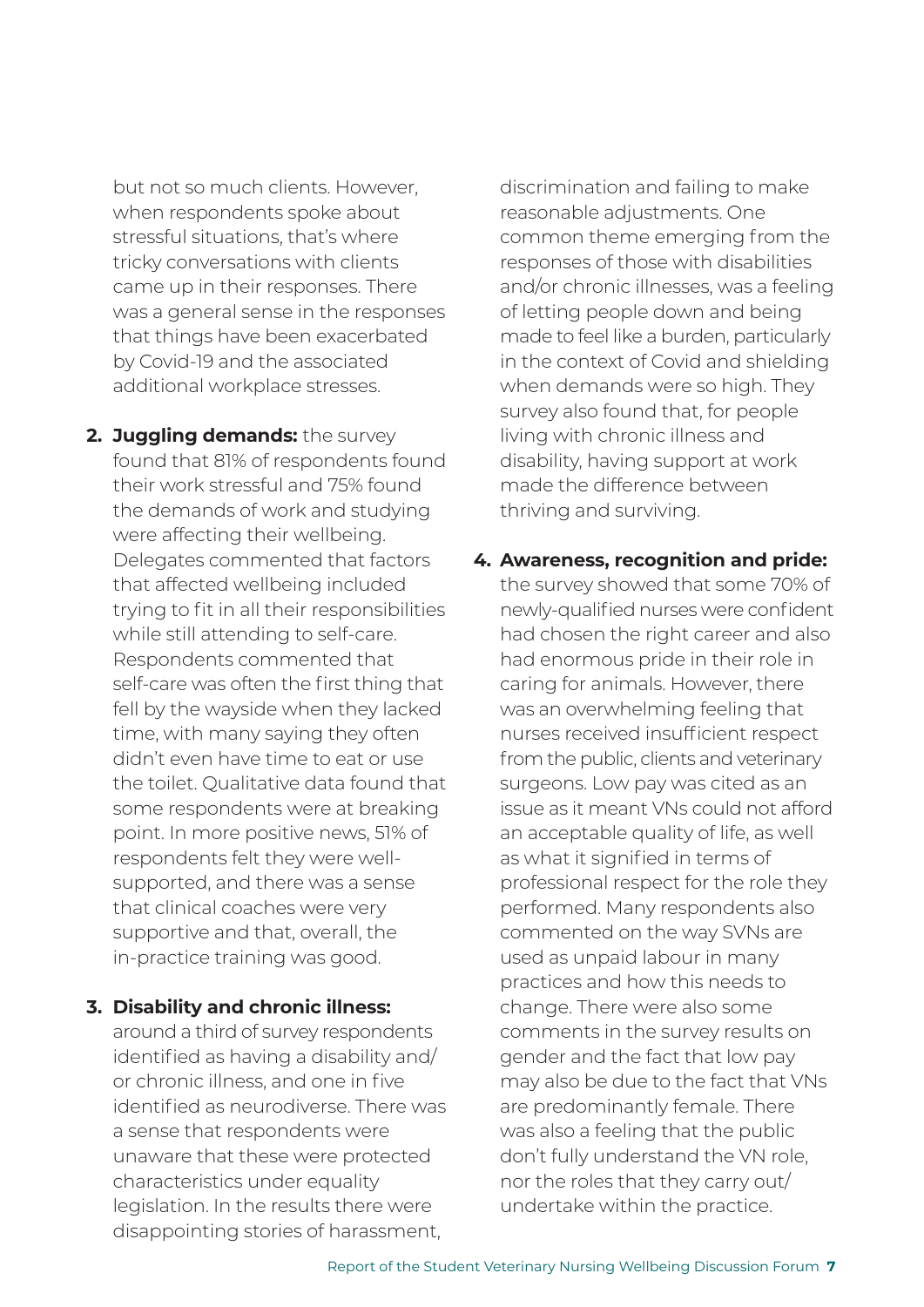#### **The Mind Matters Initiative – where we've been, where we're going and what it means for the VN profession**

In this talk Lisa gave an overview of the project, including current initiatives relevant for veterinary nurses, the project's plans for the next five years and how veterinary nurses and SVNs will be a key part of the upcoming new strategy for MMI.

After introducing the project and its three workstreams – prevent, protect and support – Lisa introduced some of the latest activities being undertaken by the project, including the MMI Campfire chats, the Mental Health Research Symposium, the Sarah Brown Mental Health Research Grants, the new MMI Kite wellbeing app and an upcoming programme of webinars and training being launched in early 2022.

During the talk Lisa said that one question she was often asked was whether Mind Matters was for the veterinary nursing profession too. She confirmed that the project was for the entire veterinary community and that, within this, VNs were an important constituent having contributed personal stories and case studies, making up over 50% of those who have attended MMI training and webinars, and being crucial supporters and allies in helping to spread the word about the project.

To conclude, Lisa said the team was currently working on a 2022 – 2027 strategy for the project and that the mental health and wellbeing of VNs and SVNs would be a crucial component of this, with the results of the wellbeing survey already feeding into and informing future activities. Likewise, the discussions resulting from the event would also be crucial and that – in the future – the project would be doing more to proactively source VN input. MMI would be launching anti-bullying resources and training in partnership with BVNA in 2022.

# **Talk 2**

#### **Disability and chronic illness – creating inclusive environments**

This talk was presented by Dr Claire Hodgson MRCVS, co-founder of the British Veterinary Chronic Illness Support (BVCIS) organisation, and Alexandra Taylor RVN, current President of the BVNA.

To start the talk Claire explained the origins of the BVCIS, a charity set up for individuals working in the veterinary sector living and working with chronic illness and disability. Its services are: support; education through the provision of resources and signposting to education and training; and advocacy, to give the community a voice and ensure that no decisions are made about the community, without the community.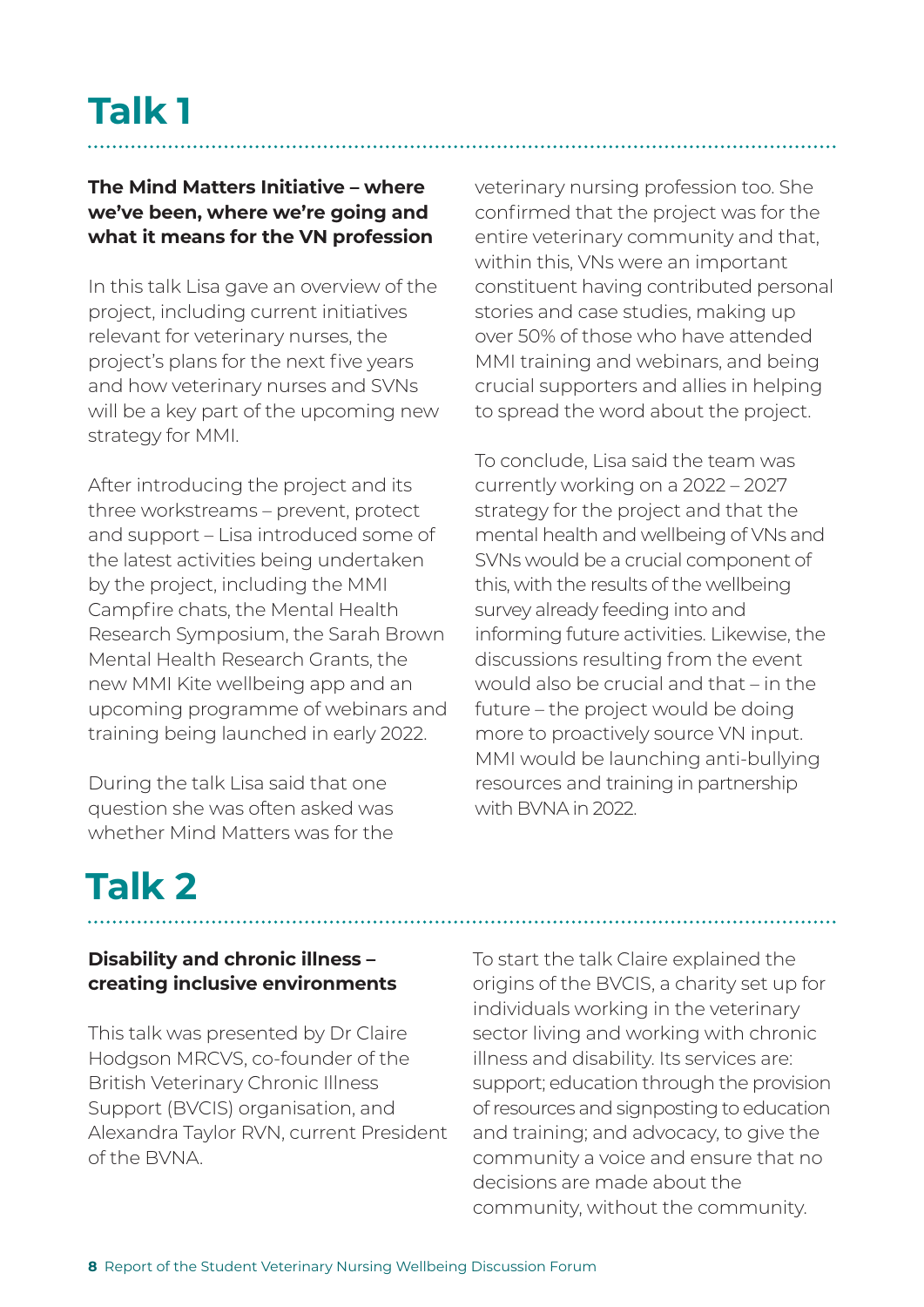After explaining how the BVCIS grew out of the 'Veterinary Spoonholders' Facebook group, where veterinary professionals went to seek peer-to-peer advice, support and companionship, Claire gave some of the key definitions around disability and chronic illness. These definitions encompassed the provisions of the Equality Act 2010 and how disability was a protected characteristic in law, and the medical definition of chronic illness. She mentioned that an estimated 15 million people – or 30% of the UK population – would be encompassed under these definitions, although many who qualify would not realise or recognise this fact.

Claire spoke about the challenges experienced by people with disabilities and chronic illnesses, and how this can impact their work – from merely getting a diagnosis, through to the various physical and mental health symptoms that can disrupt everyday life. Specific challenges she cited for working in the veterinary environment included physically demanding work, long hours with insufficient breaks and poor working environment, as well as relational issues with colleagues such as prejudice, negative stereotypes. isolation and exclusion.

As to what individuals within the veterinary professions could do to help their colleagues with disabilities and chronic illnesses, Claire said that the following actions were key:

**•** Listening to colleagues with chronic illnesses.

- Remembering that chronic illness was always present.
- Remembering that there are warning signs to look out for when someone's illness might be particularly affecting them.
- Making sure to ask colleagues with chronic illnesses how you can help.

Alexandra from BVNA then gave delegates an update on the organisation's recent chronic illness campaign, which she spearheaded based on her own experiences of working in practice as a veterinary nurse with chronic illness. The aim of the campaign was to use case studies, including her own, to help veterinary nurses with chronic illnesses feel they were believed and understood, as well as better supported in the workplace.

Prior to the campaign, BVNA launched a survey that had almost 1,000 responses. Survey responses were then used to identify the areas where nurses most needed support and for BVNA to choose how the information and support would be shared and distributed across various channels including articles, webinars and podcasts.

The key result of the campaign was the creation of a free, easy-to-access toolkit for nurses affected by a chronic illness and for those who work with or manage them.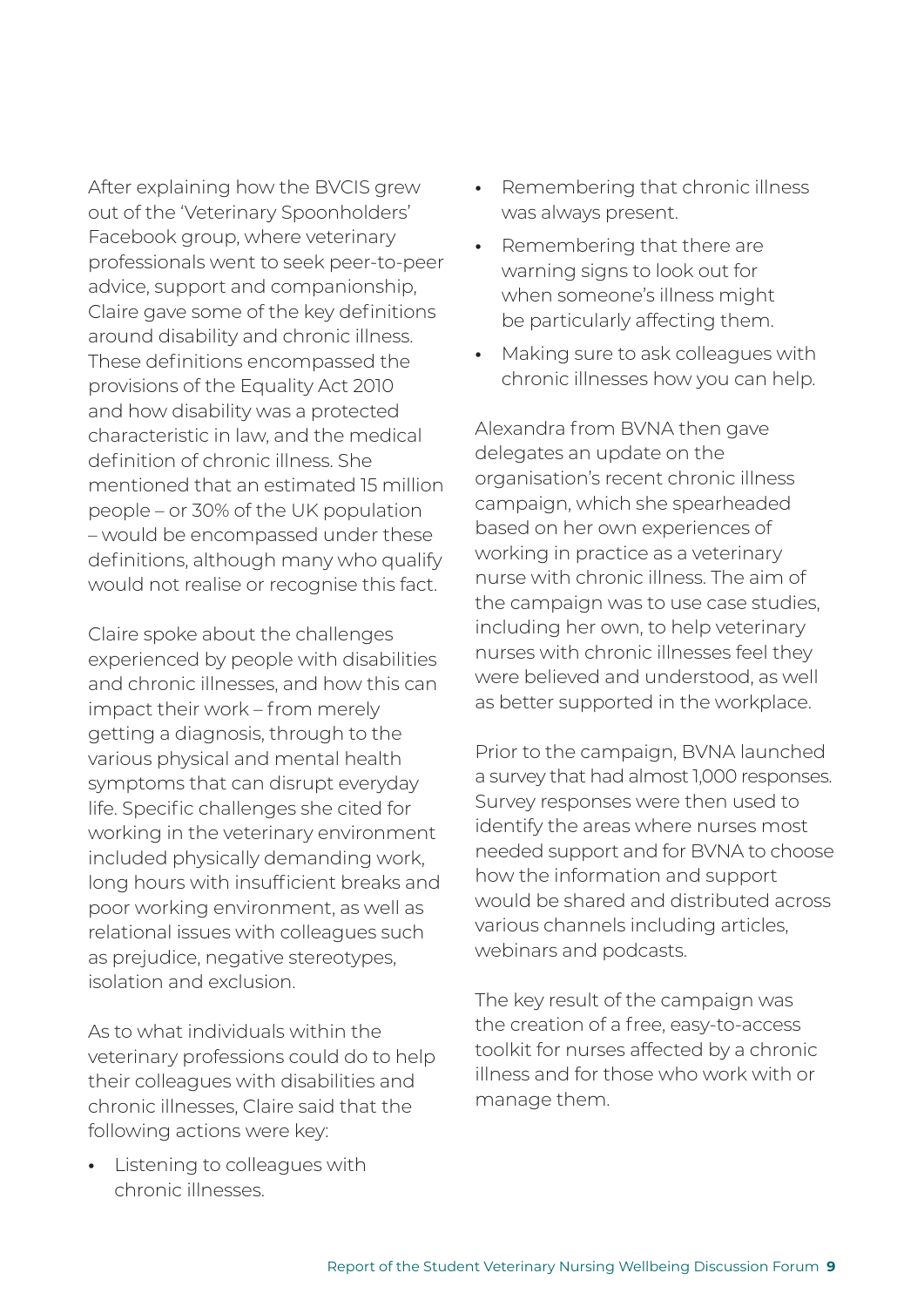#### **Incivility and bullying – recognition and becoming an ally**

This was delivered by Dr Simon Fleming, a Trauma and Orthopaedic Registrar in the NHS who has taken a particular interest in bullying and harassment in his career. Simon started by saying that there was no legal definition of bullying in the UK and that people tend to frame it within the context of harassment and discrimination under the Equality Act, where there are legal definitions. However, he said bullying was about power and silence, taking away people's voices and autonomy.

In terms of incivility he said people often talk about rudeness and a lack of kindness and said that it was not necessarily a totally different category to bullying – they are both symptomatic of a lack of respect. He said that 80% of those who experience incivility and bullying will spend time during their day worrying about it, and 40% of recipients will see a negative impact on the quality of their work and 50% will reduce their time at work. He said we also know 25% of recipients of incivility and bullying at work will take it out on their service users.

Furthermore, he said that if these behaviours have an impact on those who witness it, 20% of witnesses will do their jobs less well, 50% will be less willing to help others and 75% will be less enthusiastic about their job – incivility and bullying wasn't just a lack of niceness, these behaviours cause direct harm.

Focusing on what you can do about incivility and bullying in the working environment, Simon said the key was to be an active bystander. He clarified that this wasn't always about direct intervention, sometimes it was about asking someone else to intervene, or it was about making an approach about someone's behaviour at a later time. In terms of interventions, he said these shouldn't always be framed as being about blame, and sometimes using 'learning' language, about how someone could benefit themselves and their work by reflecting on and changing their behaviour, was more useful as it recognises that we are human and make mistakes.

Simon cited the 'Vanderbilt Cup of Coffee' model which says that in 90% of cases, informal, unstructured feedback delivered over a cup of coffee will cause people to reflect on and change their behaviours. Where this approach doesn't work, then there are more formal guided interventions and then, as the last option, disciplinary interventions where behaviours have persisted and interventions had been ignored. He said certain behaviours can bypass these steps and so the Vanderbilt model works well with the active bystander model. He concluded that ultimately poor behaviour harms us, our colleagues, our patients, and our professions and that by intervening we can change the culture for the better of everyone.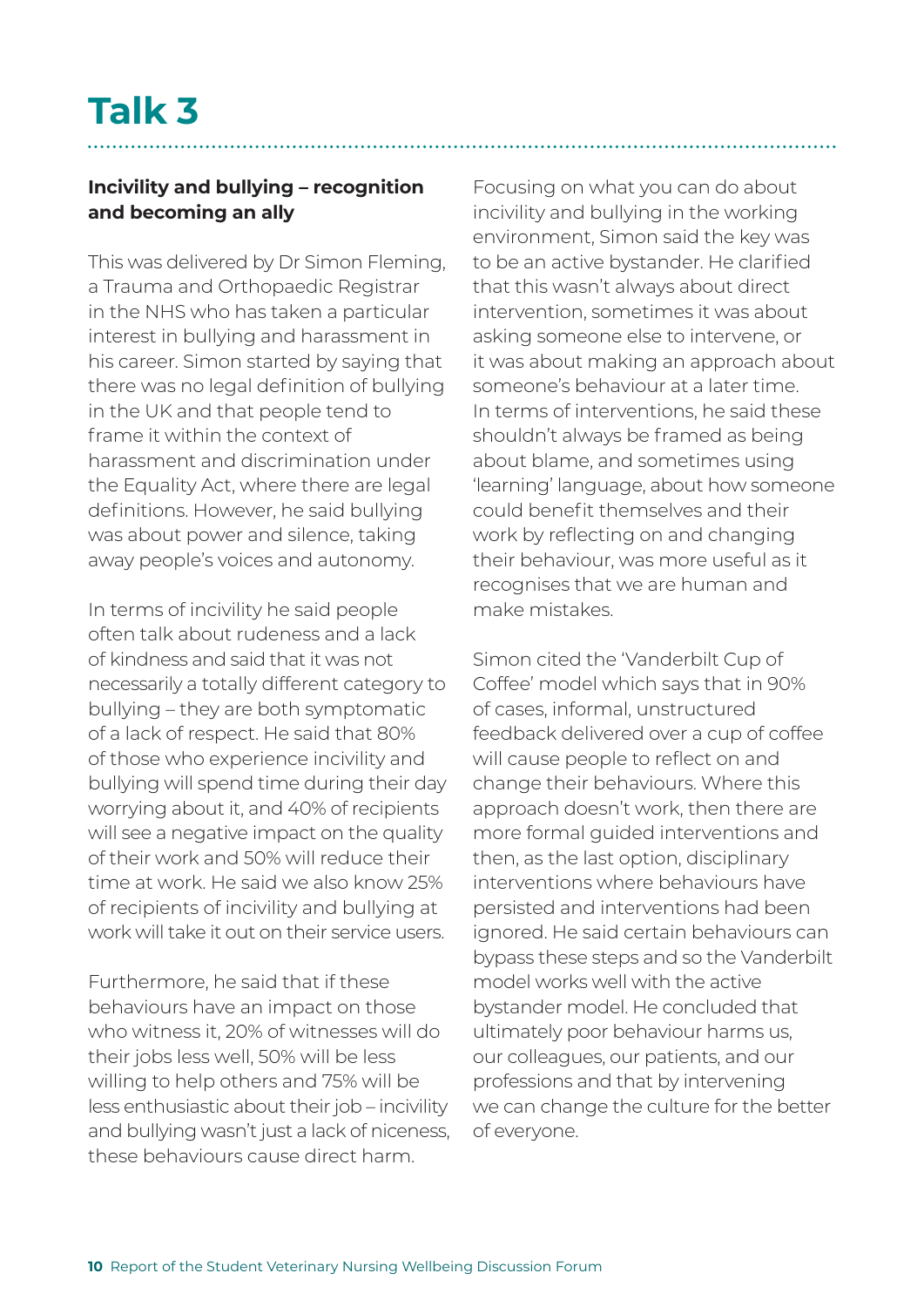### **Talk 4**

#### **Juggling demands – balancing study, work, and personal life**

This talk was delivered by Jane Davidson RVN, a member of the RCVS VN Council who has worked in clinical practice, veterinary nurse education and who has, latterly, been studying for a PhD in the history of veterinary legislation.

Jane introduced her session with a game based on the TV quiz 'Play Your Cards Right' in which delegates were asked to try and prioritise in order nine competing demands on time encompassing work, life and study. From there she spoke about the importance of boundary setting – and saying what things we should feel empowered to say no to, for example, when it comes to our protected time which might be for seeing family and friends.



In terms of practical aspects for managing time – particularly for SVNs – Jane spoke about how to make understandable and referrable lecture notes, how to become an active learner by producing a one-minute paper on what you have learned as a way of recalling and consolidating your learning, the importance of assessment notes and making sure you leave sufficient time for exam planning.

Jane then went through her top five tips for time management which were:

- Recognise that your most productive 20 minutes are better than an hour of wasting time and faffing – and it's often better not to measure yourself in terms of time out output. She cited the Pomodoro technique of having 20 minutes of productive time followed by a fiveminute break and continuing this over the course of the day.
- Do the hardest tasks first.
- Identify your most productive times of the day and work to this.
- Take regular breaks.
- Try different means and formats for learning such as audio/visual, recall and repeat of information.

To conclude she reiterated the importance of boundary setting, looking after your mental and emotional wellbeing, and abiding by her top tips.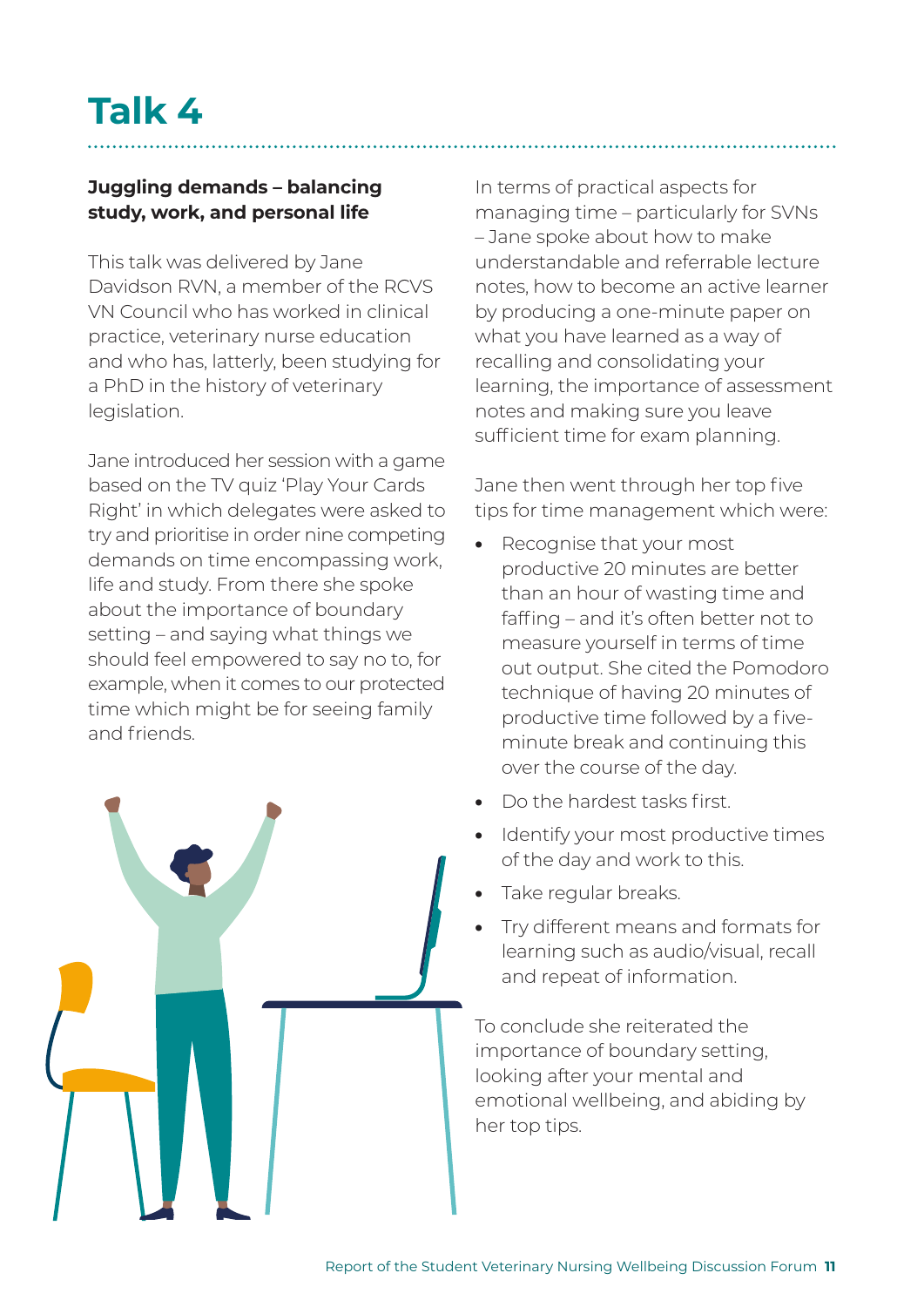### **Talk 5**

#### **Raising awareness and encouraging pride in the veterinary nursing profession**

This talk was delivered by Jill Macdonald RVN, who has worked in clinical practice and veterinary nurse education for over 20 years and latterly has managed the VN Futures project. Presenting alongside Jill was Dr Laura Woodward MRCVS, a veterinary surgeon and psychotherapeutic counsellor.

Jill started the talk with looking at the importance of recognition of the veterinary nursing role. She said veterinary nurses want to feel recognised and valued because they are an integral part of the vet-led team with enormous input into patient and client care, with commitment to continuous learning and their role.

In terms of recognition from the public, Jill said that VNs should work to highlight and promote their work. For example, by increasing the amount of clientfacing and community work they do, insisting that clients are charged for veterinary nursing time to show their value, and using practice social media and websites to promote the role.

In terms of recognition within the veterinary professions, Jill said the survey results found that many VNs felt insufficiently recognised, particularly by veterinary surgeons. Ideas to improve recognition included delegation and enhanced responsibilities, more education and training for VNs including inter-professional education

so that vets and VNs better understood each others' roles. She also cited the development of the VN Advanced Practitioner role which would make it more parallel with human medical nursing and enhance the profile of the profession.

Laura then spoke about the importance of pride, starting by saying that the survey results gave a bit of a rude awakening on the lack of focus on veterinary nurse mental health but also provided an opportunity to rectify the situation.

In terms of pride she categorised its different manifestations starting with self-focused pride, which she said was a form of self-compassion and comes about through our self-oriented achievements such as passing exams but also all the small things we do everyday that make us feel bigger and stronger. She also noted other-focused pride which could be pride in a profession, or a team, or a practice, or a culture that fits in with our code of ethics and comes about through teambased achievements such as a wellexecuted veterinary procedure

Looking next at how we enhance selffocused pride, Laura said it's about noticing and congratulating ourselves on things that we have done well, no matter how routine these may be. In terms of enhancing other-focused pride, Laura said belongingness was important, making people feel welcome and activating their potential and not underestimating how much they matter.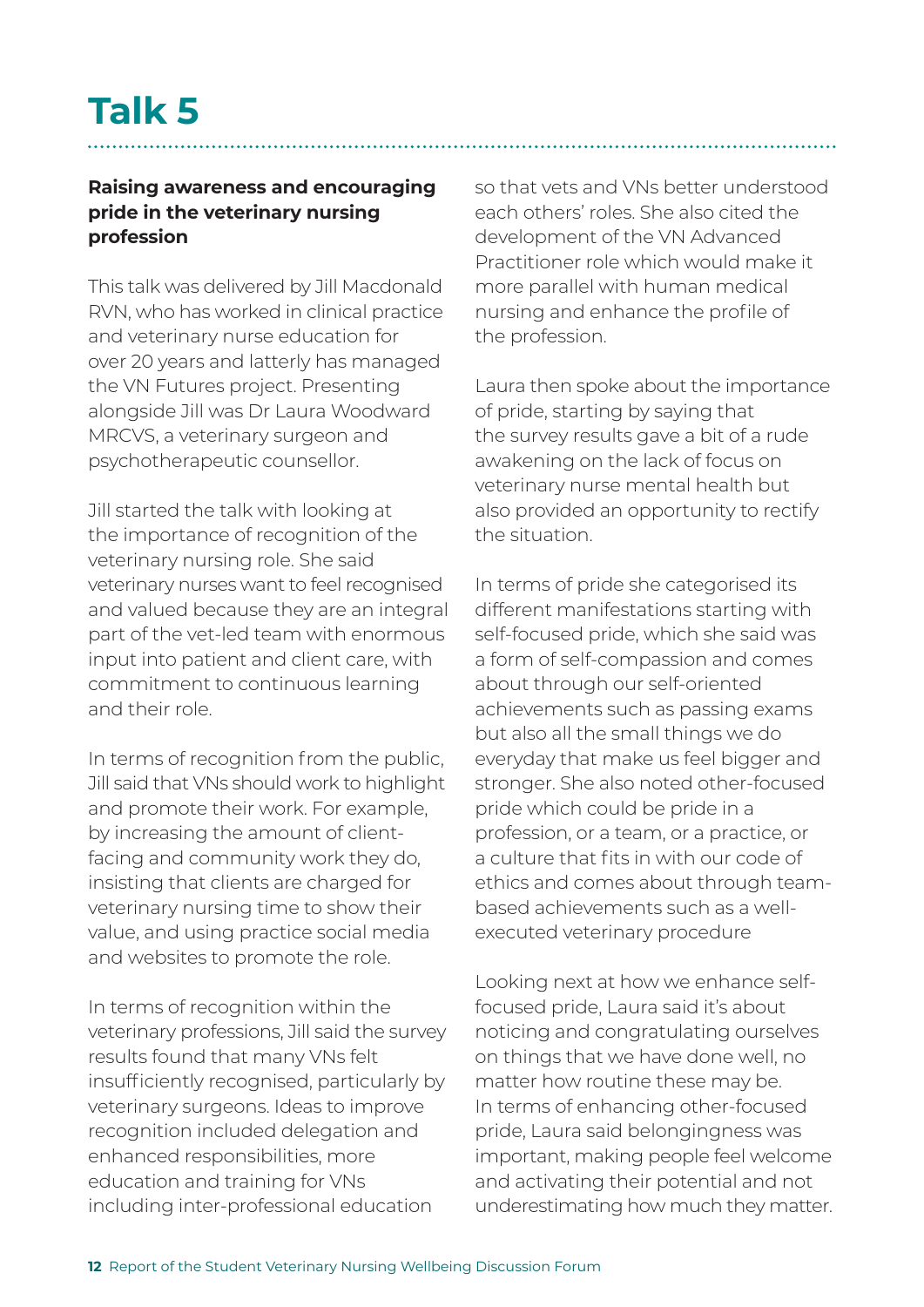### **Discussions on key themes**

**Throughout the course of the day there were breakout sessions where groups made up of delegates discussed the five main presentations and their associated themes.**

#### **The Mind Matters Initiative**

Delegates in this breakout group were asked for their immediate thoughts on the talk from Lisa Quigley about the results of the SVN Wellbeing Survey and the update on the Mind Matters Initiative. There was general agreement that the results of the survey – especially as regards the prevalence of incivility and bullying – were shocking but that they did resonate with the audience in terms of their own experiences. Regarding MMI, many of those present in the breakout session said they were not previously aware of the project nor its work, and more efforts may need to be made to reach out to SVNs. It was also felt that many people were not aware that the RCVS funds MMI.

*"The general consensus was that doing more to make MMI, its projects and its resources 'known' as early as possible into an individual's veterinary nursing carer was important."* 

Delegates then discussed what more MMI could do to address the wellbeing and mental health challenge faced by the veterinary nursing profession, including SVNs. The general consensus was that doing more to make MMI, its projects and its resources 'known' as

early as possible into an individual's veterinary nursing carer was important. For example, it was suggested that MMI could be a crucial part of the induction process for SVNs at Training Practices, and that it could use events such as lunch & learns and other training resources to reach out.

Next delegates were asked if they were aware of MMI and its work prior to the event and, if not, how they felt MMI could improve its communication strategy to make veterinary nurses – and especially SVNs – more aware of its resources. The SVNs in the discussion group were largely not aware of MMI

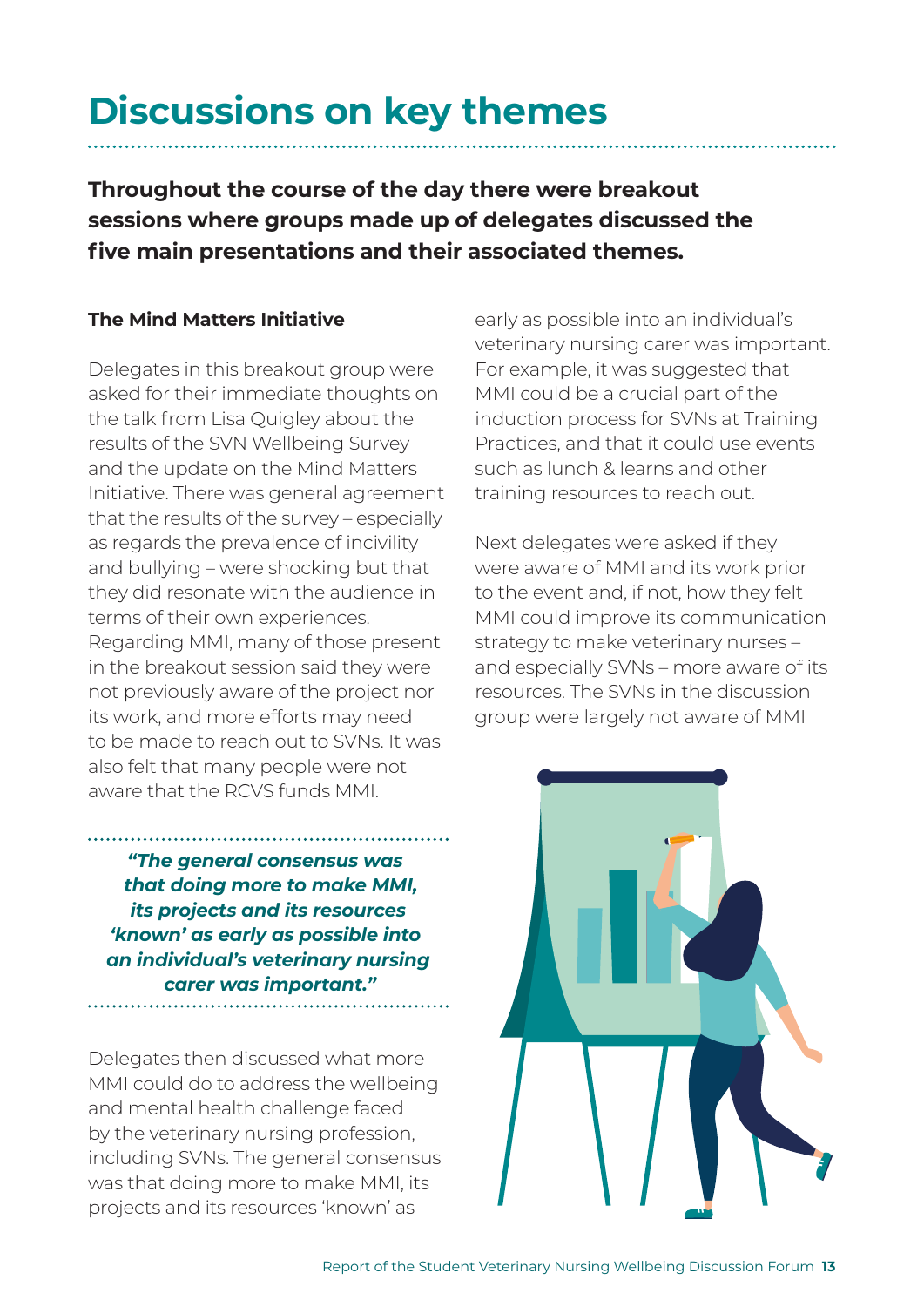and their first contact through the project came with taking part in the wellbeing survey. Other delegates were aware of the project but not necessarily everything that it did, while there was greater awareness of Vetlife and its services. Sources of knowledge about MMI included social media and being told about the project by tutors.

As to the communication strategy and increasing access and awareness of MMI resources, suggestions included signposting the project in enrolment letters and induction materials, issuing posters and postcards for practice staffrooms about the project, starting a network of practice-based MMI advocates, and holding online events including lunch and learns. It was, however, mentioned by several delegates that workloads were currently so high, including due to Covid, that veterinary nurses and other practice staff did struggle to find the spare time and headspace needed to read MMI emails and other communication methods.

Finally, delegates in the discussion group were asked what they were interested in learning more about and how MMI could help. Highlights included:

- Learning why incivility and bullying were so widespread and how people could be made more mindful of what they say, how they say it and the impact that it has.
- Understanding more about chronic illness.
- Ensuring that the survey results are disseminated across the sector.

#### **Disability & chronic Illness**

To open up the discussion, the delegates in this group were asked for their initial thoughts on the talk delivered by Dr Claire Hodgson, the co-founder of BCVIS, and Alexandra Taylor, current President of BVNA, on how we define disability and chronic illness, and the impact it can have on the veterinary professions. One delegate commented that, under the definitions outlined by Claire and Alexandra, there were likely many veterinary professionals who were unaware that their condition counted as a disability or chronic illness and so were covered by the protections within the Equality Act.

*"It was suggested that there should be efforts to raise awareness amongst SVNs, including by the educational institutions themselves, that if they have a disability and chronic illness, they could and should seek support, including reasonable adjustments."*

The talk prompted other delegates to share personal experiences, including of how VN education institutions are failing to meet the demand for the pastoral support that SVNs with disabilities and chronic illnesses may need – and how this has been exacerbated by the pandemic – as well as one delegate who felt that their support was inadequate and not really tailored to individual needs.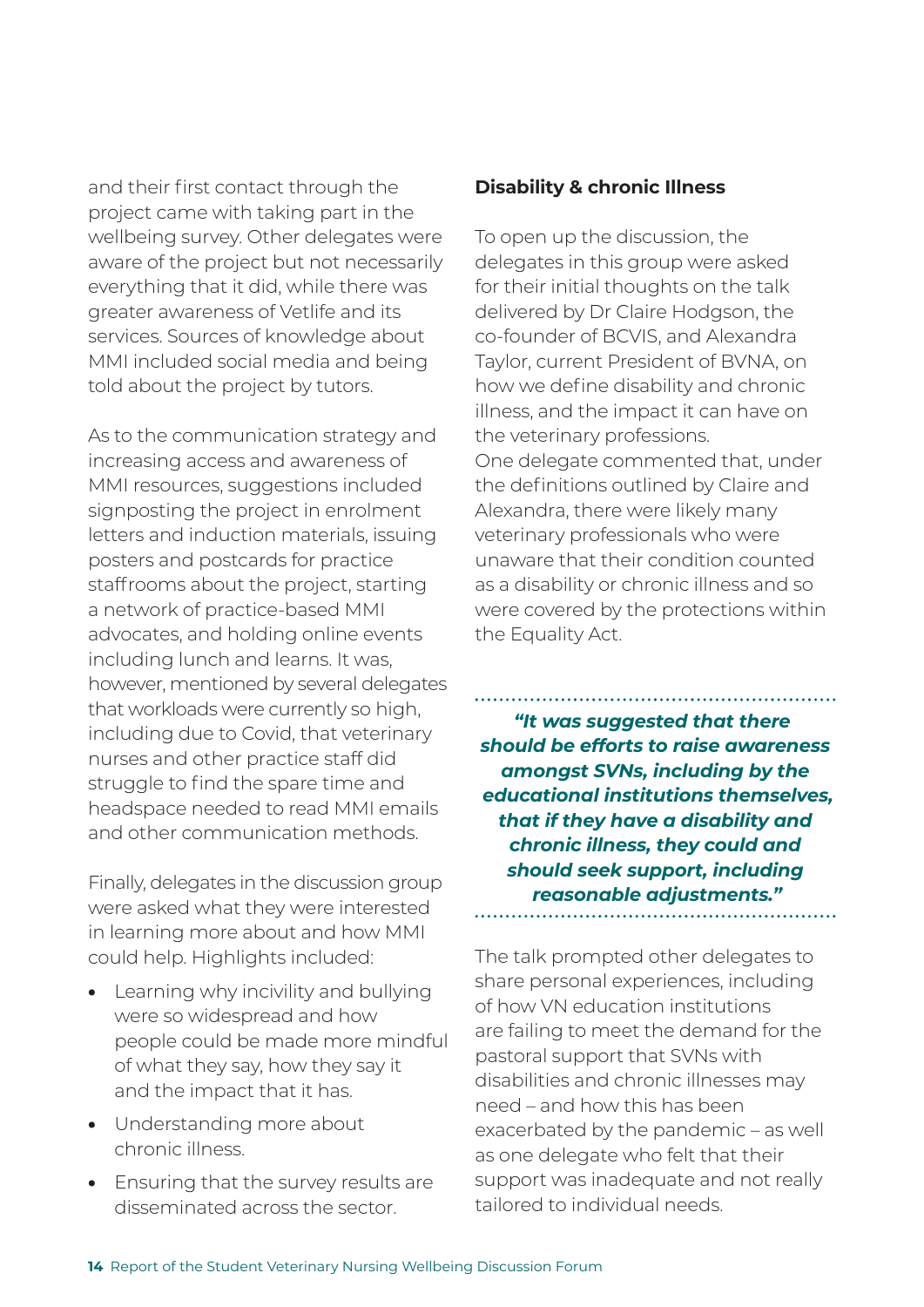In terms of what could be done to ensure SVNs with disabilities and chronic illnesses were fully supported in their professional life, there was broadly a three-pronged approach cited by delegates involving the individual, the educational institution and the Training Practice. For the individual it was suggested that there should be efforts to raise awareness amongst SVNs, including by the educational institutions themselves, that if they have a disability and chronic illness, they could and should seek support, including reasonable adjustments.

For the educational institutions it was suggested that they should facilitate this process – eg by holding a similar talk to that of Claire's and Alexandra's– so that SVNs know the correct definitions, their rights and expectations in relation to them, and where they should go to seek support. Likewise, it was suggested that staff at colleges and universities should familiarise themselves with any particular disabilities and chronic illnesses they are made aware of so that they could better tailor interventions and adjustments to individual circumstances.

On the practice side, delegates felt there needed to be practice cultures where people could be open about their disabilities and/or chronic illnesses and the support they may need as a result, without fear of their being stigmatised or ostracised as a result.

The delegates then discussed what could be done to make sure SVNs with disabilities and chronic illnesses feel

more comfortable in seeking help. Suggestions for this included buddying and mentoring schemes, including those delivered by BVNA, that could be delivered by telephone, email or faceto-face so that they have someone they can talk to outside the practice setting. However, it was also thought important that practice teams were aware and understanding of disabilities and chronic illnesses and that these could be discussed openly by way of seeking support. There was also a general discussion of some of the issues surrounding the OSCE exams and how these could be difficult for neurodiverse individuals. There was agreement that the exam system could be improved

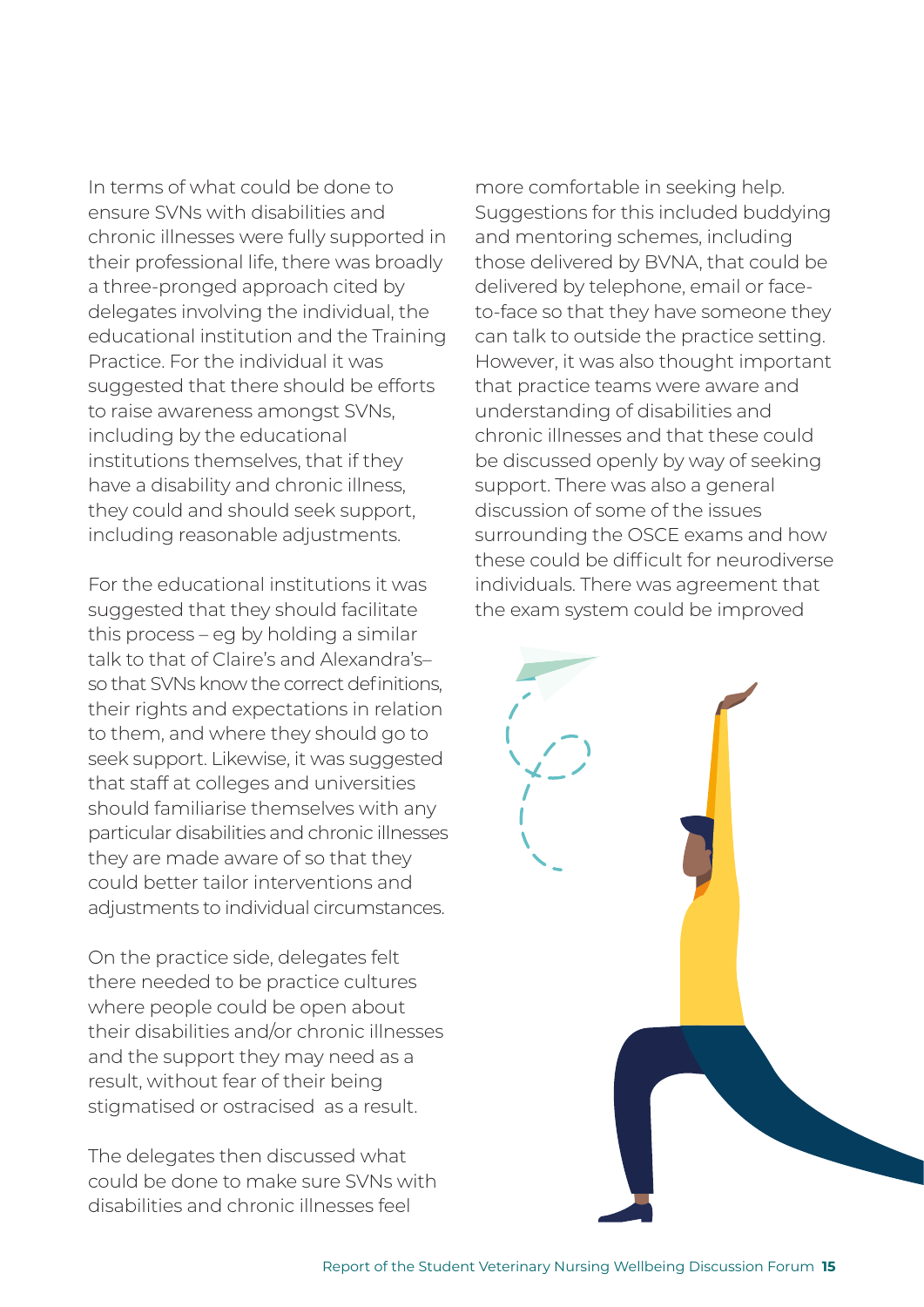and made more inclusive, although no general agreement on how this would be done.

The final part of the discussion concerned what could be done to generate a greater understanding of the difficulties faced by SVNs with disabilities and chronic illnesses. Key suggestions included:

- The introduction of informal 'health passports', in which SVNs on placement would have the key details of their disability and/or chronic illness – including how it might impact work and required adjustments – in a handy and accessible place for practice staff.
- 'Wellbeing calls' which would involve talking to students before they join a course to see what support and/or adjustments they might require. It was noted that many students might not detail their disabilities and chronic illnesses on formal application forms for fear it may negatively impact their chances of admission – these calls would be a way of ensuring they are supported after applications were accepted.
- Training staff to have knowledge of disability and chronic illness in both educational and practice settings. This would be for the benefit of all within the professions.

#### **Bullying and incivility**

This group first discussed the talk by Simon Fleming and what they

immediately thought and took away from it, in relation to the results of the research conducted by Mind Matters. The general consensus was that the results were sad but not surprising and delegates said they had observed bullying in practice settings, with student VNs often made to feel inferior or like they were a burden, and being afraid to raise concerns about their treatment. Delegates felt that the model outlined in Simon's talk was useful, particularly as it was flexible and different strategies could be used depending on the circumstances and the personalities involved.

*"Delegates felt that an overall improvement in workplace culture and professional respect was needed – including fostering better manners in the way colleagues communicated to each other."* 

When asked what further steps could be taken to tackle bullying and incivility in the practice setting, delegates commented on the importance of having the tools to confront and root out such behaviour, including having other members of staff that they felt comfortable talking to about incidents. Delegates felt that an overall improvement in workplace culture and professional respect was needed – including fostering better manners in the way colleagues communicated to each other, improving the way the veterinary nurse role was explained to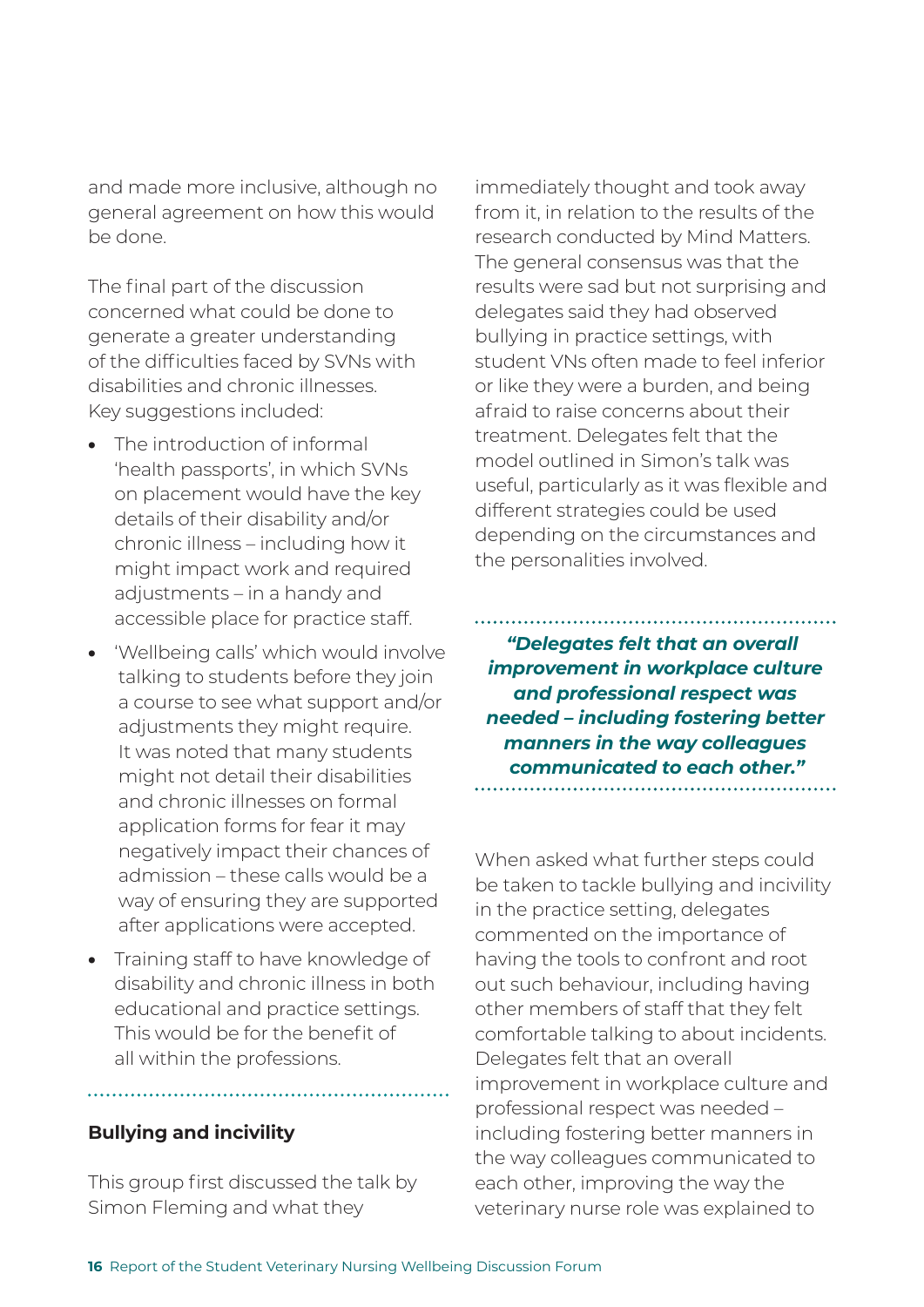clients, educating staff, understanding what causes some colleagues to exhibit negative behaviours and making practices more inclusive of difference. Several delegates mentioned that union membership may help more marginalised staff gain a stronger voice when dealing with senior colleagues around workplace problems.

In Simon's talk, being an 'active bystander' was introduced as a concept, this meaning being someone who – when they see unfairness and injustice including bullying and incivility – make the effort to confront it, rather than ignore it or, worse, join in. Delegates discussed how being an active bystander would work in the veterinary world, with the majority of delegates agreeing that it was important to confront, report or challenge unreasonable behaviour where it occurred, and that this should be encouraged on a profession-wide basis because of the corrosive effect bullying and incivility have overall on staff morale and wellbeing. However, there was some discussion on the potential difficulties of being an active bystander, including senior staff denying the existence or seriousness of these behaviours, and potential repercussions for the individuals who raised concerns, including becoming victimised themselves for taking a stand.

The final part of the discussion amongst the group was about what various stakeholders – including the Mind Matters Initiative, the RCVS and the educational institutions – could do to tackle bullying and incivility. Several delegates

commented that the clinical coaches at the practice and the educational institutions responsible for assigning Training Practices to SVNs should be trained in how to look out for these behaviours, and how to deal with such situations. It was felt that Training Practices, because they have an accredited status and standards they are expected to meet, should have a clear duty of care to protect their SVNs from such behaviours.

It was suggested there could also be a stronger emphasis for Training Practice staff on areas such as incivility and bullying – perhaps delivered by MMI – as a precondition of gaining TP status.

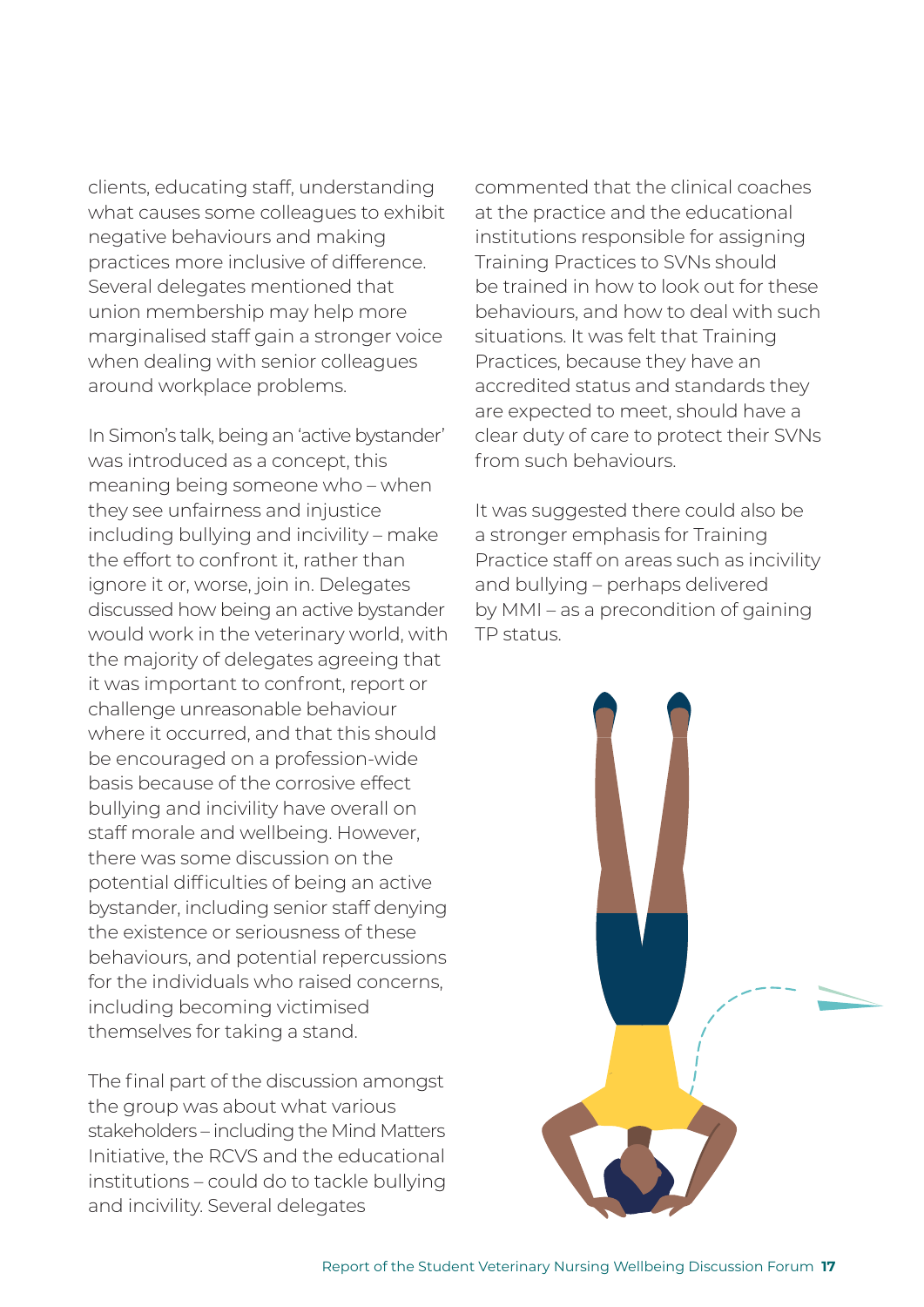In conclusion, some of the key themes were:

- Students didn't feel comfortable challenging incivility and bullying as they often felt like they were 'less important' in the practice hierarchy, but delegates agreed they made a massive contribution and needed to be treated with respect and empowered to call out being treated poorly.
- A respectful practice culture was needed where colleagues were treated with civility and respect regardless of their position within the practice hierarchy. Inclusive behaviours to help people feel valued to help people feel valued and supported, and knowledge – including of mistakes – would be freely shared so that all colleagues could learn from each other.

#### **Juggling demands: balancing study, work and personal life**

As with previous discussion groups, the delegates were asked for their immediate thoughts following Jane Davidson's talk which gave tips and tricks on how to achieve a better worklife balance. It was mentioned that Jane's talk focused on the positives, encompassing considerations of what we were doing right with our time and not just being negative about the fact we could always be doing more. Others said it made them realise how pressure and guilt impacted on work-life balance as well as the importance of rest.

The breakout group then spoke about the approaches and/or support mechanisms that could help to promote effective time management. Many delegates agreed that, as far as possible, planning and prioritisation were very important for time management. Techniques for this included making to-do lists for work, developing self-care plans and making sure planning and prioritisation also encompassed personal and family life and not just work.

*"A healthier attitude towards breaks – especially for lunch – was cited by several delegates, with one delegate saying breaks should be longer – particularly for long shifts."* 

Next delegates were asked what a healthy work-life balance meant to them and how important it was for them to maintain a clear distinction between personal and work life. Some delegates insisted that they needed very clear boundaries – such as not doing any work, including checking emails, on days off and holidays, and refusing extra shifts if they came at the expense of personal life. Other delegates were happier for the boundaries to be more blurred, for example, saying they were content to do additional hours to ensure the job was done, but saying that, when this happened, there should be some give from employers. Another delegate spoke about the importance of breaks in keeping the practice staff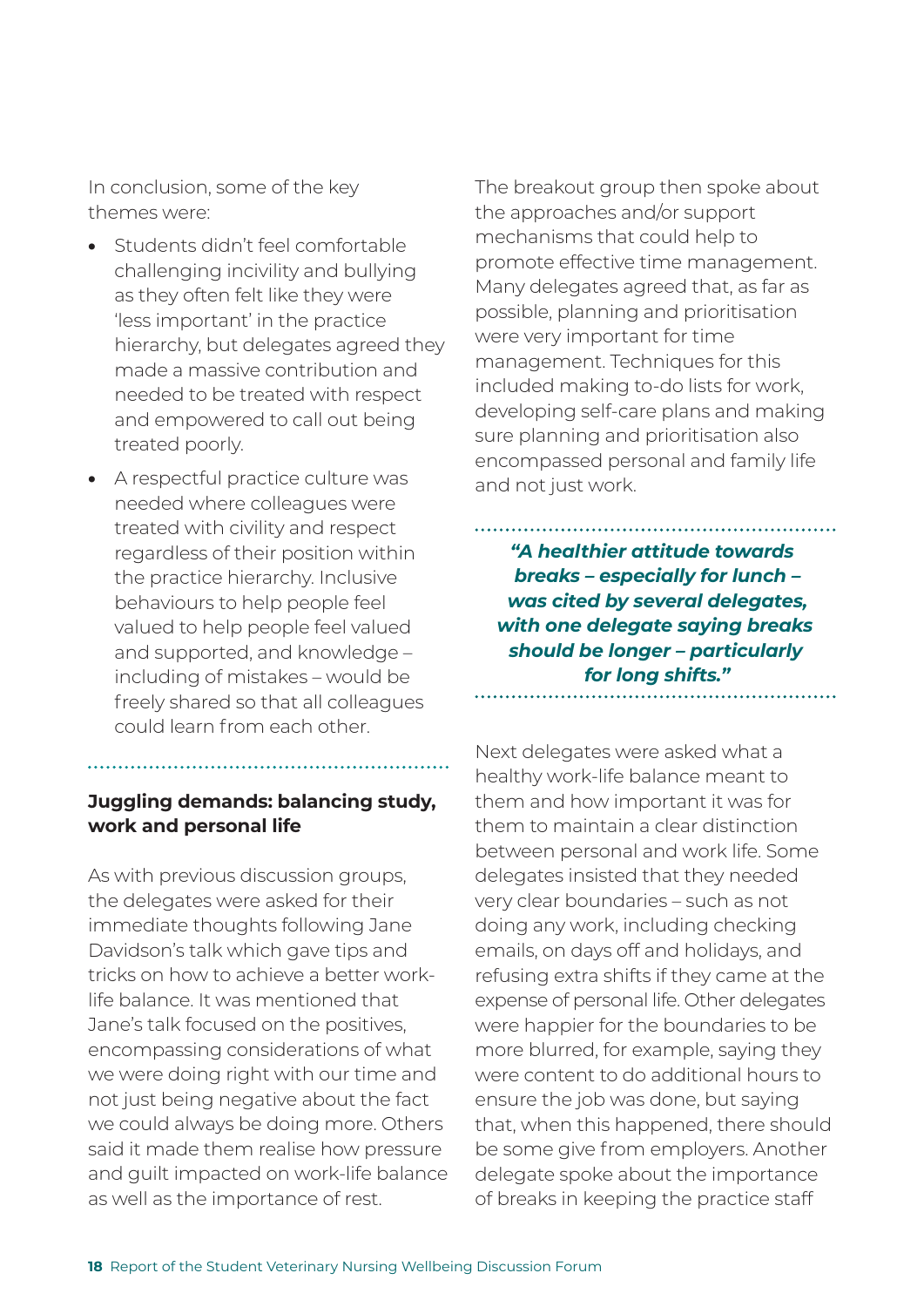at the 'top of their game' and said staff should be specifically asked if they can work beyond their hours, not just expected to as a matter of course.

The discussion group was then asked what changes they would like to see in veterinary settings to improve work-life balance. A healthier attitude towards breaks – especially for lunch – was cited by several delegates, with one delegate saying breaks should be longer – particularly for long shifts. Another delegate said staff should be encouraged to take breaks away from the practice to help put a bit of physical and mental distance from work, while another spoke of ensuring that tasks and pressure points were more evenly distributed so that lots of work – including exams and studying for SVNs – wasn't all 'bunched together' at certain times of the year.

Finally, the discussion group was asked what the next steps were in improving work-life balance and these were summarised as:

- Change in practice culture around taking breaks.
- Effective planning and prioritisation.
- Working smarter and not harder.

#### **Raising awareness and encouraging pride in the veterinary nursing profession**

This discussion group was asked for their thoughts on the talk from Jill Macdonald and Dr Laura Woodward. The reaction

was positive, particularly regarding the suggestion on charging clients for veterinary nurse time, or clearly itemising it on the invoice, in order to show the real value of their work. The suggestions on raising awareness of what veterinary nursing entails via practice websites and social media, and making sure that vet nurses, including SVNs, were celebrated – including by other vet nurses – were also positively received.

Members of the discussion group were asked to give examples of initiatives, activities or workplace cultures they'd seen or heard about that had helped raise the profile of VNs and SVNs and made them feel valued. Several delegates mentioned representation – citing, for example, veterinary businesses where

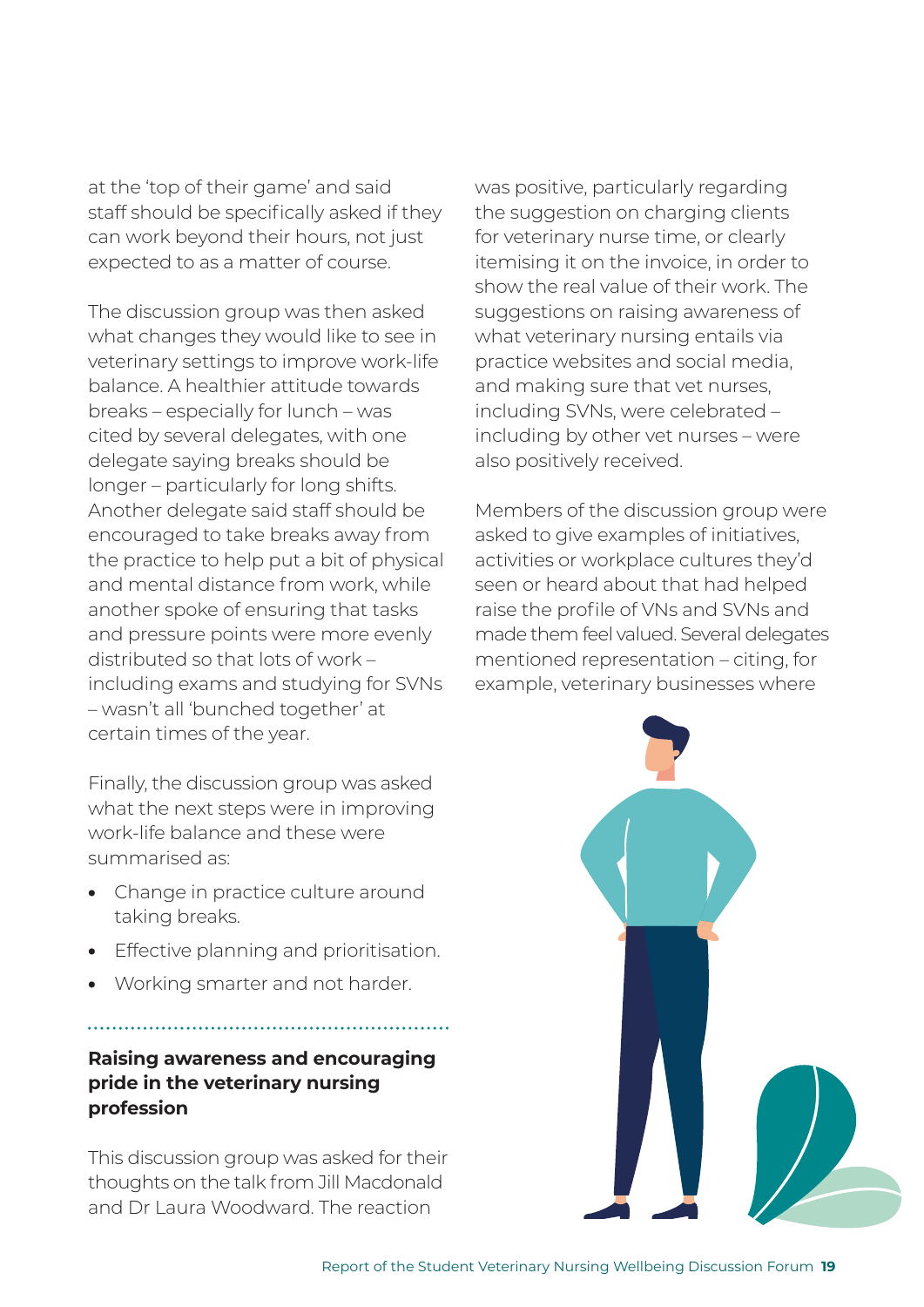veterinary nurses had been promoted to senior positions, as well as better veterinary nurse representation in professional veterinary bodies such as the British Small Animal Veterinary Association. Another key strand of what was discussed was the importance of being recognised, thanked and/or celebrated, and how this was key to feeling value and pride. It was felt this could be achieved, for example, through thank-you boards.

*"While making the public aware of what veterinary nurses do was important, work also needed to be carried out closer to home with greater recognition needed from the veterinary team – particularly veterinary surgeons – and the referral of more work and responsibilities to VNs."*  

For the next discussion delegates were asked what they themselves should do to raise pride in the veterinary nursing profession. Examples cited included participation in the BVNA's Veterinary Nursing Awareness Month campaign, charging for veterinary nursing consultation time and also raising the profile of some of the particular work undertaken by veterinary nurses, for example, weight clinics. Delegates also commented that, while making the public aware of what veterinary nurses do was important, work also needed to be carried out closer to home with greater recognition needed from the veterinary team – particularly veterinary surgeons – and the referral of more work and responsibilities to VNs.

In terms of feeling valued, the delegates were then asked what activities or initiatives would make them feel this. There was a general sense that this was improving as more career paths and professional options were opening up for veterinary nurses, though this still lagged behind veterinary surgeons and low pay was also cited as a continuous issue. Interactions with the public and doing more to make them aware of the fact they are a veterinary nurse and possess a particular set of skills was also cited as something that improves value and self-worth. One delegate suggested a scheme which encouraged veterinary nurses to introduce themselves, their role and what it entals to the public in order to raise awareness. Another delegate said that finally getting the title veterinary nurse protected would be important in terms of value as it would confer a sense of belonging and professional identity.

Finally, the group was asked about what next steps could be taken on raising awareness and encouraging pride. Key initiatives were:

- Greater appreciation, gratitude and recognition for veterinary nurses, not just about remuneration.
- Publicly highlighting and celebrating veterinary nurse success and excellence.
- Professional identity through protecting the title, and delegating more work to veterinary nurses in accordance with current regulations.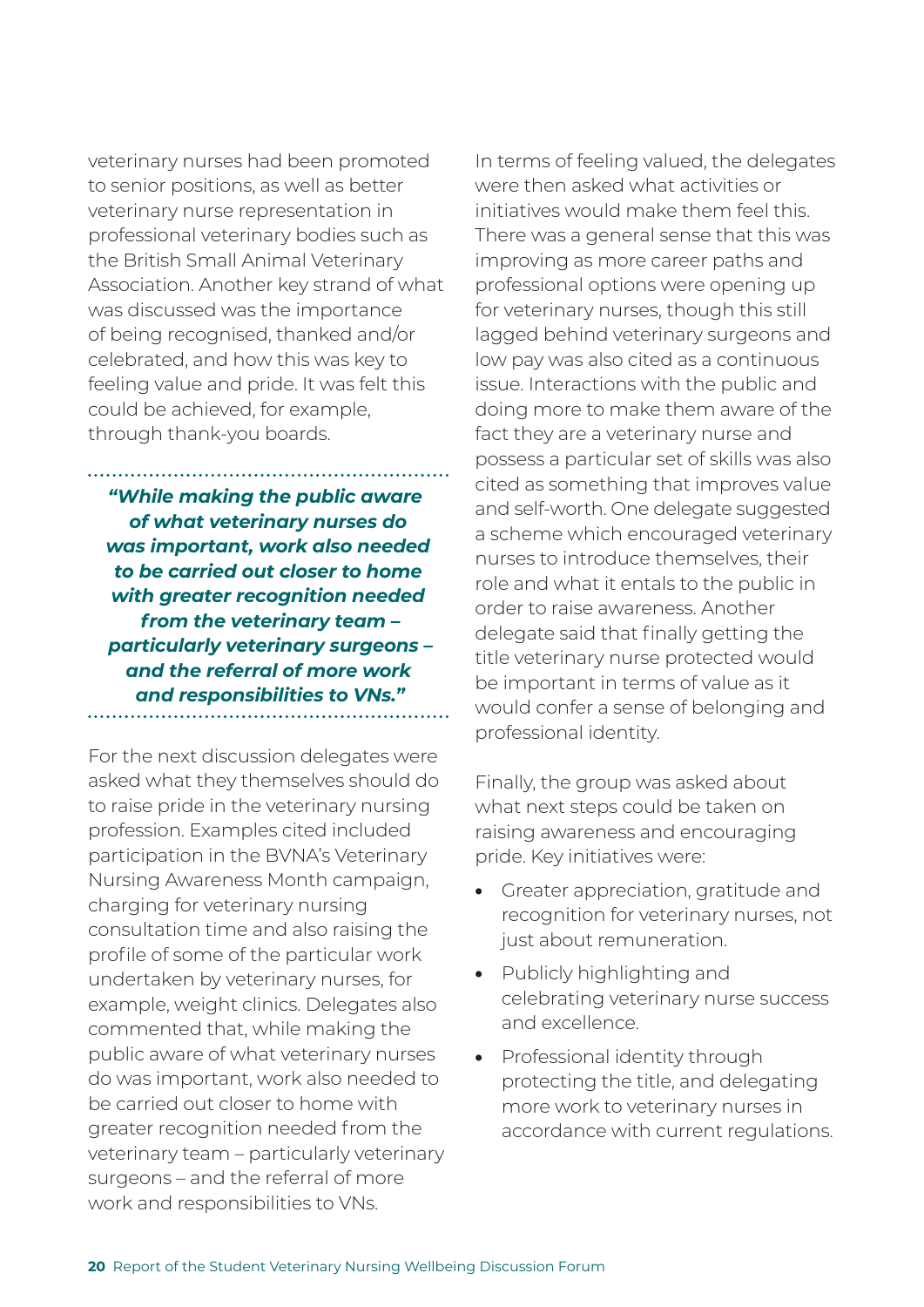# **Conclusion**

The MMI, BVNA and the RCVS Veterinary Nursing Team are grateful to all those who participated in the survey, as well as all those who took part in the day, whether they were presenting or contributing to the discussion groups to talk over the key themes of the day.

As a project MMI is dedicated to listening to members of the professions and using their lived experience to inform its projects and how it operates.

The discussions on the day will help feed into the Mind Matters 2022 – 2027 Strategy. The Strategy is being published in the first quarter of 2022 and the mental health and wellbeing of veterinary nurses and student veterinary nurses will be a key strand of its work.